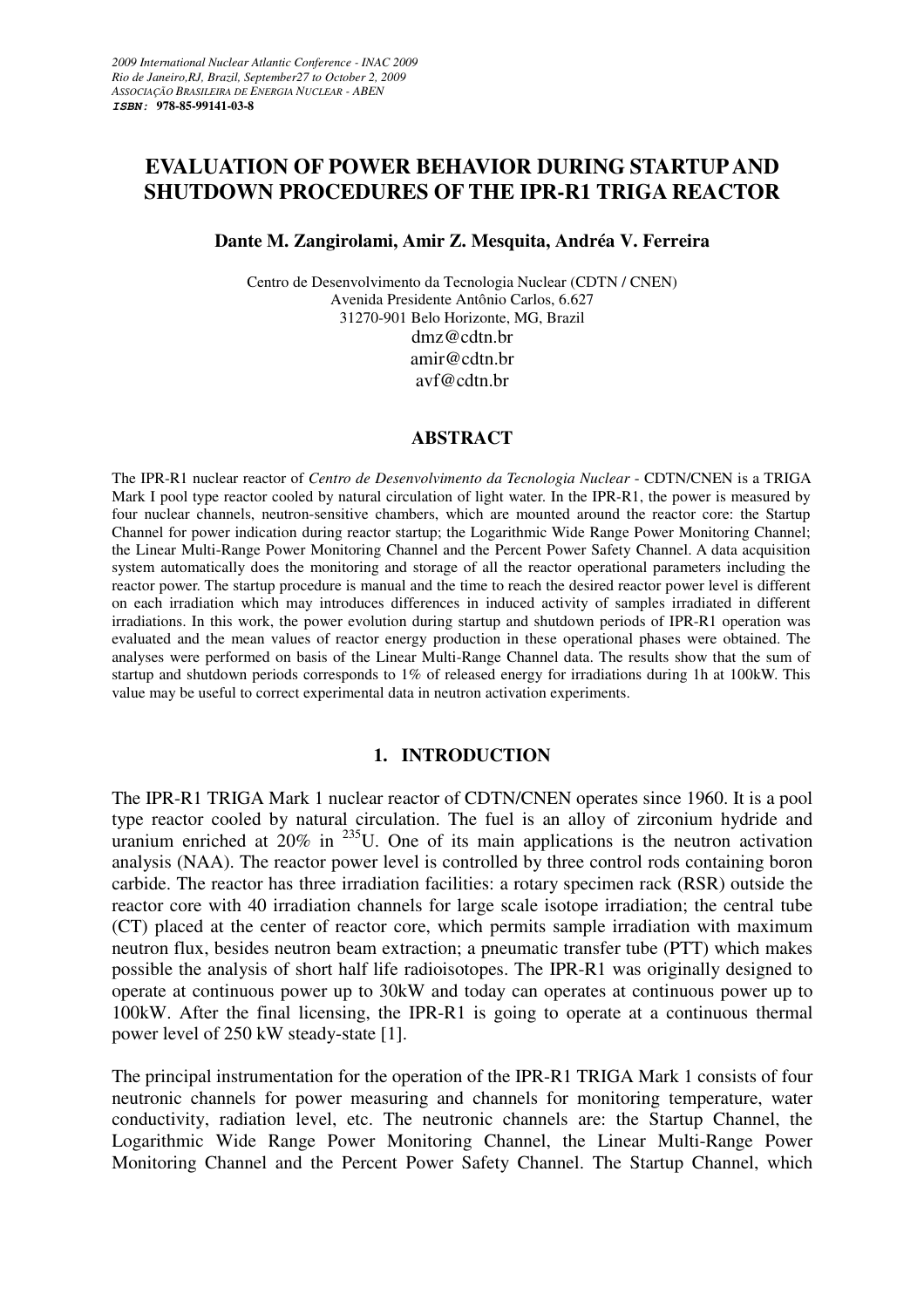consists of a fission chamber detector, circuits and associated meters, monitors the neutron flux in the range of the reactor startup. The Logarithmic Channel, which consists of a compensated ionization chamber detector, circuits and associated meters, monitors the neutron flux ranging from the Startup Channel scale ending to levels slightly higher than the maximum power. The Linear Channel, which consists of an analog meter and strip chart recorder, indicates the power from the source level until the maximum power level. The Percent Power Channel consists of a percentage meter that indicates power in percentage (0 to 120%), relative to the maximum power level. It is composed of an uncompensated ionization chamber and associated meters [1, 2]. Figure 1 shows the core of the IPR-R1 where is possible to see its power monitoring channels.



**Figure 1. IPR-R1 TRIGA reactor core [3].** 

A data acquisition system developed for the IPR-R1 [4] collects all operation data and the vast majority of the reactor operational parameters can be monitored by scans from 1.0 ms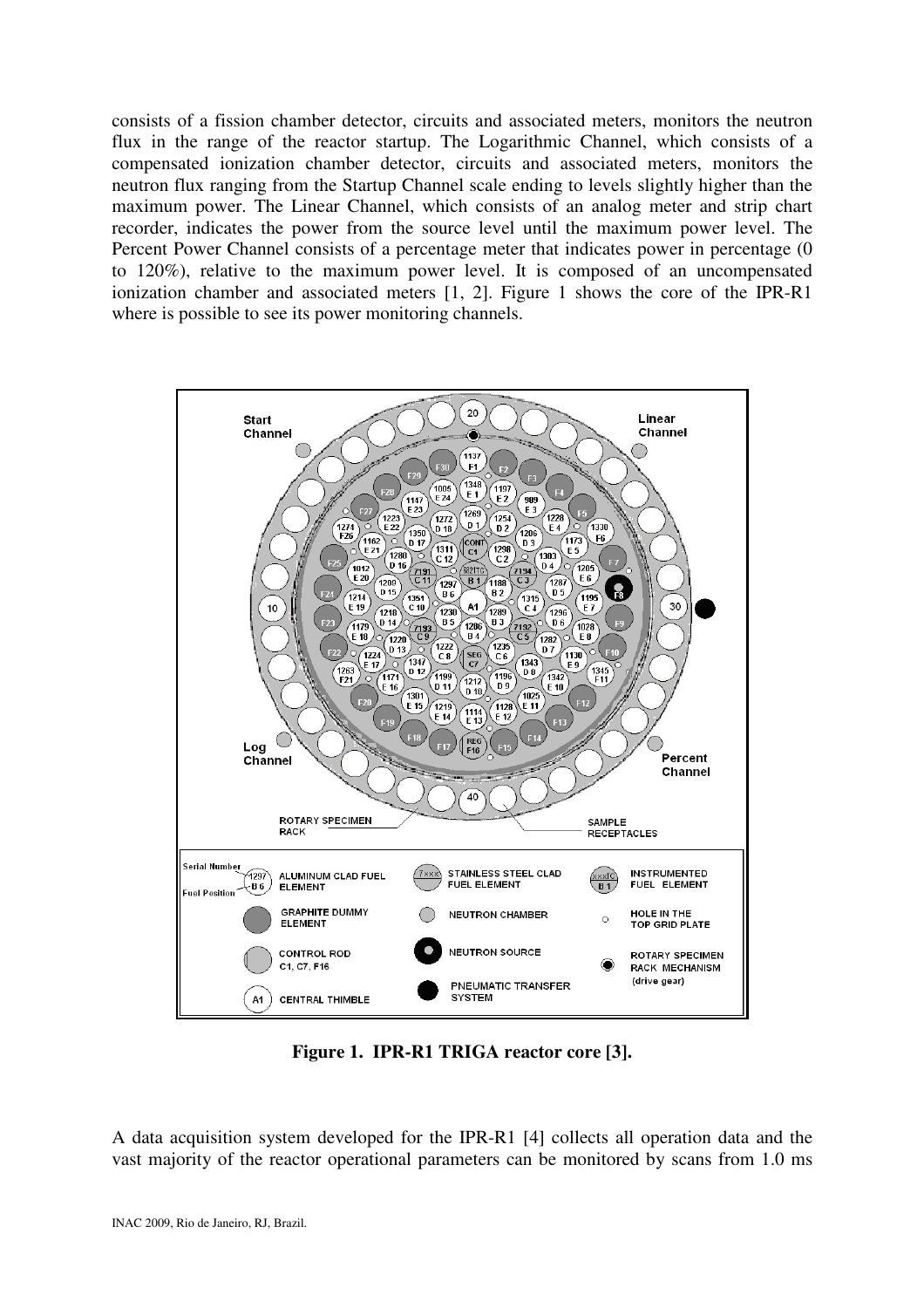(sampling frequency equal to 1 kHz). All data are stored for posterior treatment and analysis. Figure 2 shows the reactor control console and the graphical interface of the data acquisition system.



**Figure 2. IPR-R1 TRIGA console and the data acquisition system [4].** 

The IPR-R1 startup procedure is manual. The reactor operators adjust the control rods vertical position until the reactor reaches the desired power level. The standard shutdown procedure is to pull the emergency button, which causes the simultaneous fall of the three control rods by gravity. This operational philosophy was defined about 50 years ago, when automation was not usual. Today, with the modern technology and computers, it is possible to automate all nuclear plant operations [5]. Instrumentation and control systems for all new TRIGA reactors have now evolved into compact, microprocessor-driven systems. Nowadays TRIGA reactors consoles are designed to provide safe and reliable operation in different modes: manual, automatic, square wave, pulse [6].

At present, in the CDTN research program there is a project supported by the *Fundação de Amparo à Pesquisa do Estado de Minas Gerais (FAPEMIG)* that intends to do a modernization of the IPR-R1 TRIGA reactor instrumentation and also to provide a more refined control of its operational variables. One of the project goals is the implementation of the IPR-R1 reactor automatic control [7].

Once the TRIGA IPR-R1 startup and shutdown procedures are manuals, the energy releasing during these periods may vary significantly between different reactor operations. The aim of this work is to evaluate the dissipated energy during startup and shutdown periods of reactor operation at 100kW and to compare this energy with the dissipated energy during the period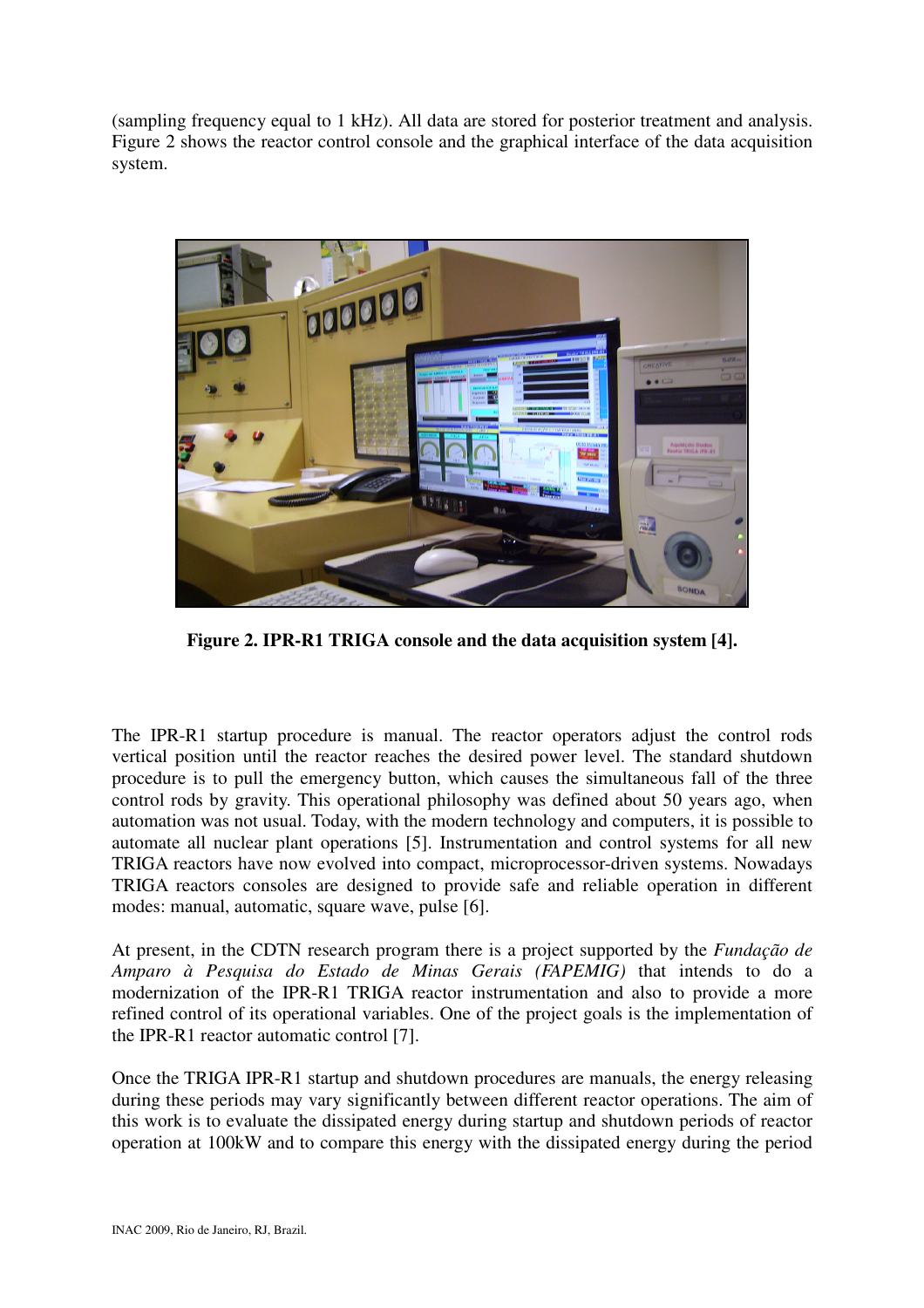of stable power for different times of operation. The results may be useful to neutron activation analysis, which requires an accurate knowledge of the sample irradiation time.

# **2. MATERIALS AND METHODS**

In this work, it was used data obtained from the IPR-R1 data acquisition system. A set of 10 irradiations performed between March/2008 and October/2008 was analyzed [8]. All irradiation took 1 hour and the reactor operates at the 100kW nominal power. The used data consists of Linear Channel power measurements. The temporal evolution of the reactor power was evaluated and the dissipate energy in each irradiation was obtained (area under the "Power x Time" curve). The dissipated energy was analyzed for three different periods:

- from the reactor startup until the steady-state power of 100kW;
- during the period of 100kW steady-state power;
- during the reactor shutdown (power reduction from 100 to 0kW).

The obtained "Power x Time" curves were fitted and a mathematical expression was found to describe the power evolution during the startup procedure.

# **3. RESULTS AND DISCUSSIONS**

The IPR-R1 power evolution obtained through the neutronic Linear Channel is shown in Figure 3. The result belongs to the first irradiation occurred on March/2008.



**Figure 3. Linear Channel power evolution during the first irradiation.**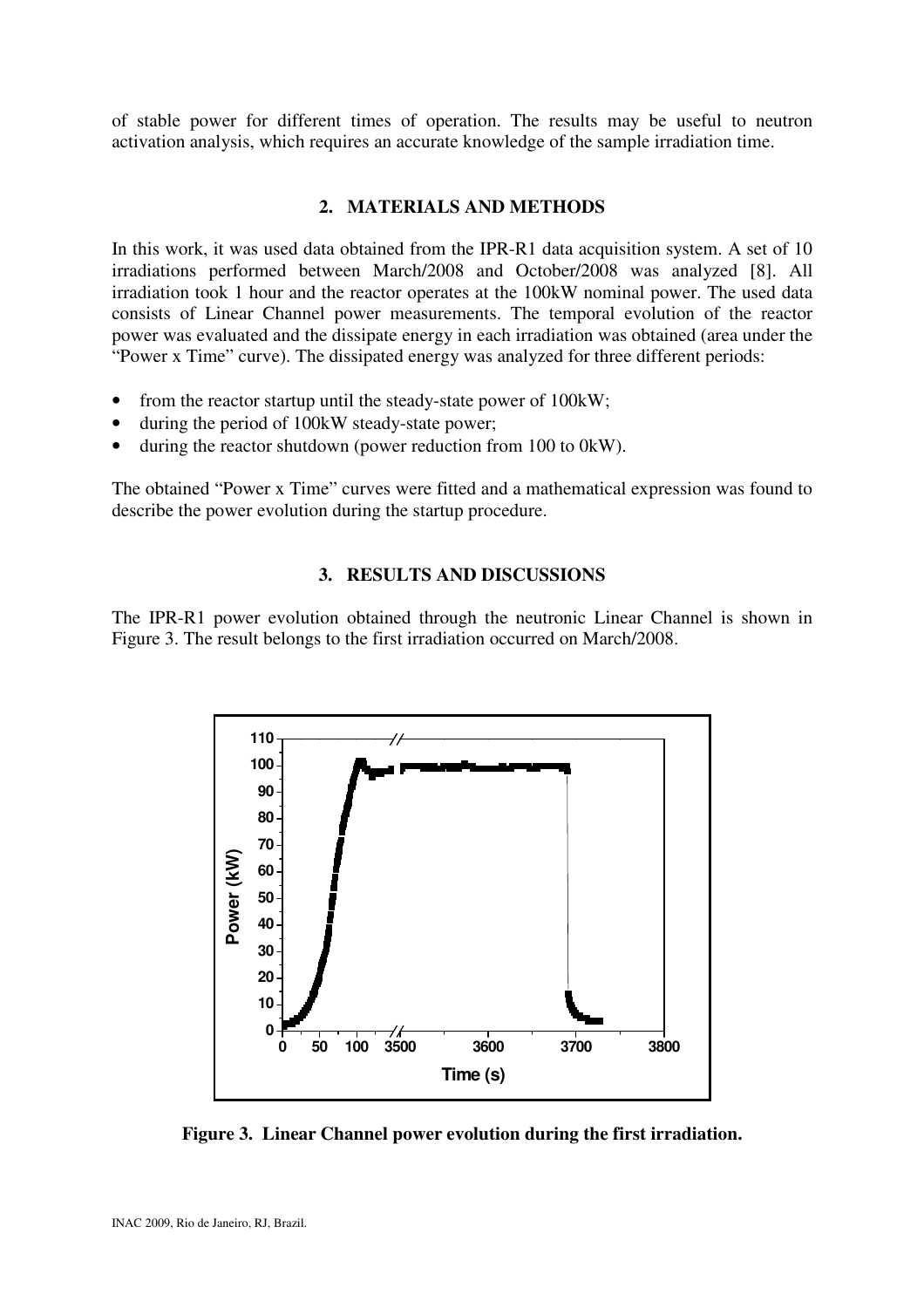From the Figure 3, the area under the "Power x Time" curve (dissipated energy) was calculated for three periods of interest in this work:

- from the reactor startup until the steady-state power of 100kW: **3,384kJ**;
- the period of steady-state power of 100kW: **360,093kJ**;
- the reactor shutdown: **164kJ**.

Similar results were obtained for the other irradiations. The energy values found for all the irradiations are shown in Figure 4.



**Figure 4. Released energy at Startup and Shutdown periods of IPR-R1.** 

The mean areas (energy) obtained and the standard deviation (SD) from the results shown in Figure 4 are:

- from the reactor startup until the steady-state power of 100kW: (**3,284** ± **1,861**)kJ (40% SD);
- the period of steady-state power of 100kW: (**360,191** ± **5,156**)kJ (1.4% SD);
- the reactor shutdown:  $(164 \pm 27)$ kJ  $(23\%$  SD).

Figure 4 shows a large dispersion of the values obtained for the IPR-R1 startup procedure (40% SD). This large dispersion is due to the fact that the startup procedure is done manually and by different operators. From the data analysis, it is possible to note that the ratio between the area of the variable power period (startup + shutdown) and the area of the steady-state power period is approximately 1% for 1 hour irradiation time.

In the case of sample irradiations, the induced activity is proportional to the area under the "Power x Time" curve [9]. Therefore, the induced activity during the variable power periods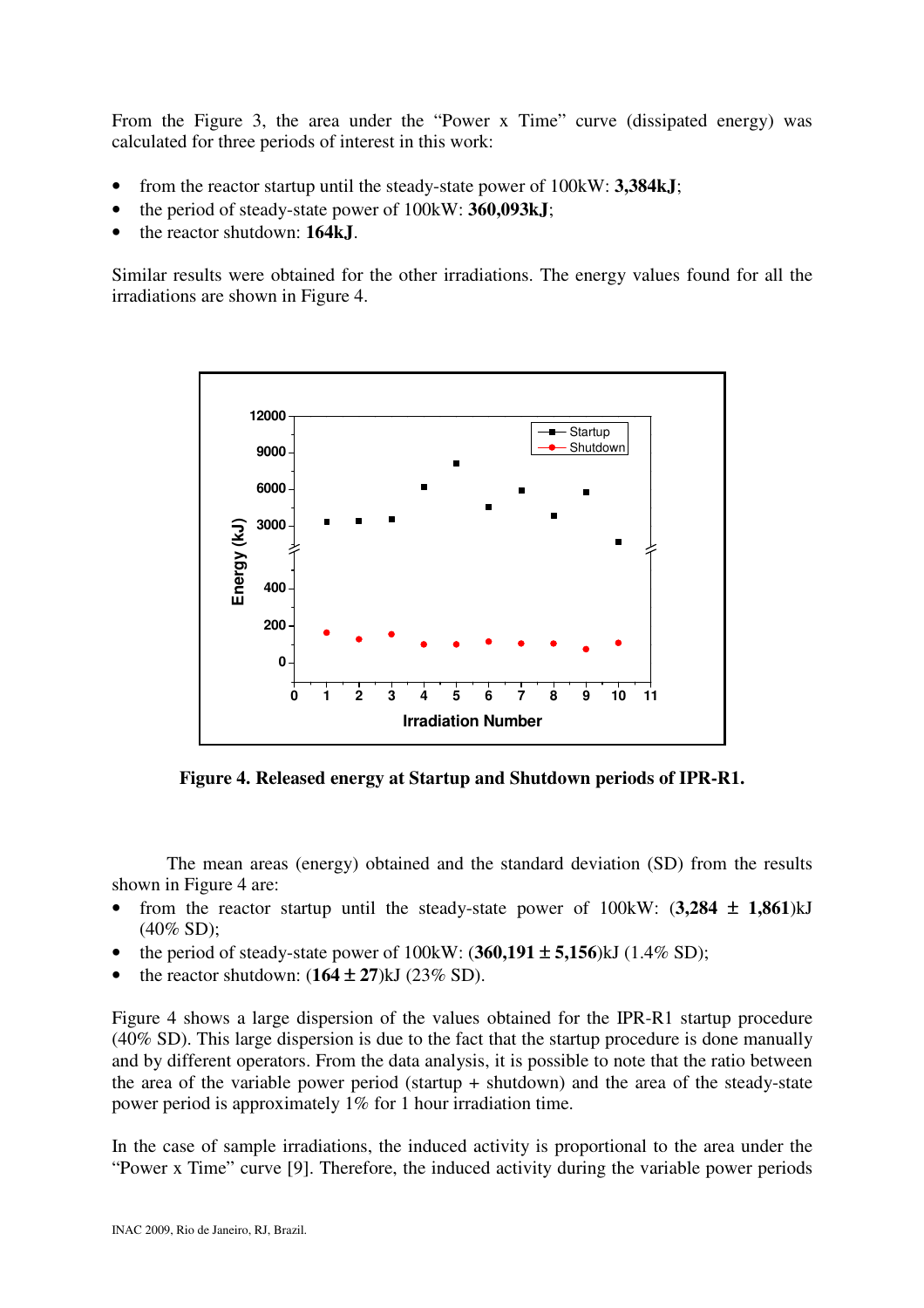represents about 1% of the induced activity at the ending of an hour of 100kW steady-state power period. At Neutron Activation Analysis Laboratory of CDTN/CNEN, routinely it is used 4 and 8 hours of irradiation time, at 100kW reactor power. For these times, the estimated induced activity during the variable power periods represents about 0.25% and 0.125% of that of the steady-state power period.

Figure 5 presents the first irradiation power evolution during IPR-R1 startup. The data presented in Figure 1 were fitted with a sigmoid function to describe the power behavior. The sigmoid fitted function is done by:

$$
P(t) = 100 - \frac{100}{1 + e^{\frac{t - 68}{11}}}
$$
 (1)



**Figure 5. Power evolution during IPR-R1 startup. The red line indicates the sigmoid fitted curve.** 

#### **4. CONCLUSIONS**

The data reveal that IPR-R1 power evolution during the startup procedure follows a sigmoid function. However, the IPR-R1 startup procedure presents 40% standard deviation on its released energy. This large value is due to the manual procedure depending on the reactor operators. The sum of startup and shutdown periods corresponds approximately to 1% of the released energy for irradiations during 1h at 100kW. For 4 and 8 hours irradiation times, these values are respectively 0.250% and 0.125% at the same thermal power. These results may be useful to correct neutron activation data providing a more accurate analysis.